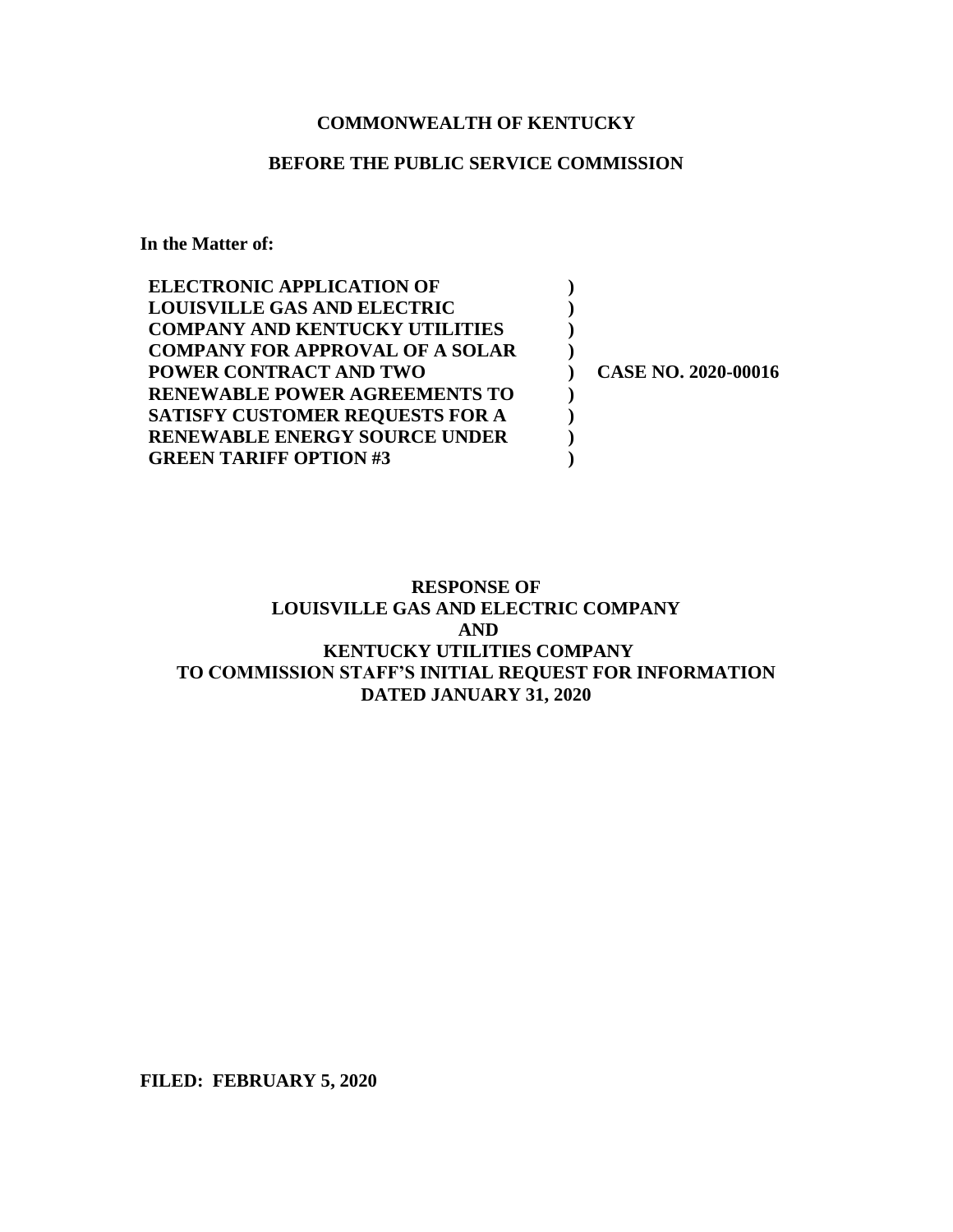#### **Case No. 2020-00016**

### **Question No. 1**

- Q-1. Refer to the Application, page 6, paragraph 11.b. Provide the projected life of the solar generation facility.
- A-1. Per Article 2 of the Solar Power Contract with Rhudes Creek Solar, LLC, "The PPA shall become effective as of the Effective Date and shall remain in full force and effect until the twenty (20) year anniversary of the Commercial Operation Date." Therefore, the Companies expect that the life of the Rhudes Creek Solar, LLC solar generation facility will be at least consistent with the Solar Power Contract's 20-year term. Under the Solar Power Contract, the Companies will only pay for energy delivered by the Rhudes Creek Solar, LLC facility. The Solar Power Contract's availability guarantees and requirements for prudent maintenance apply throughout the 20 year term.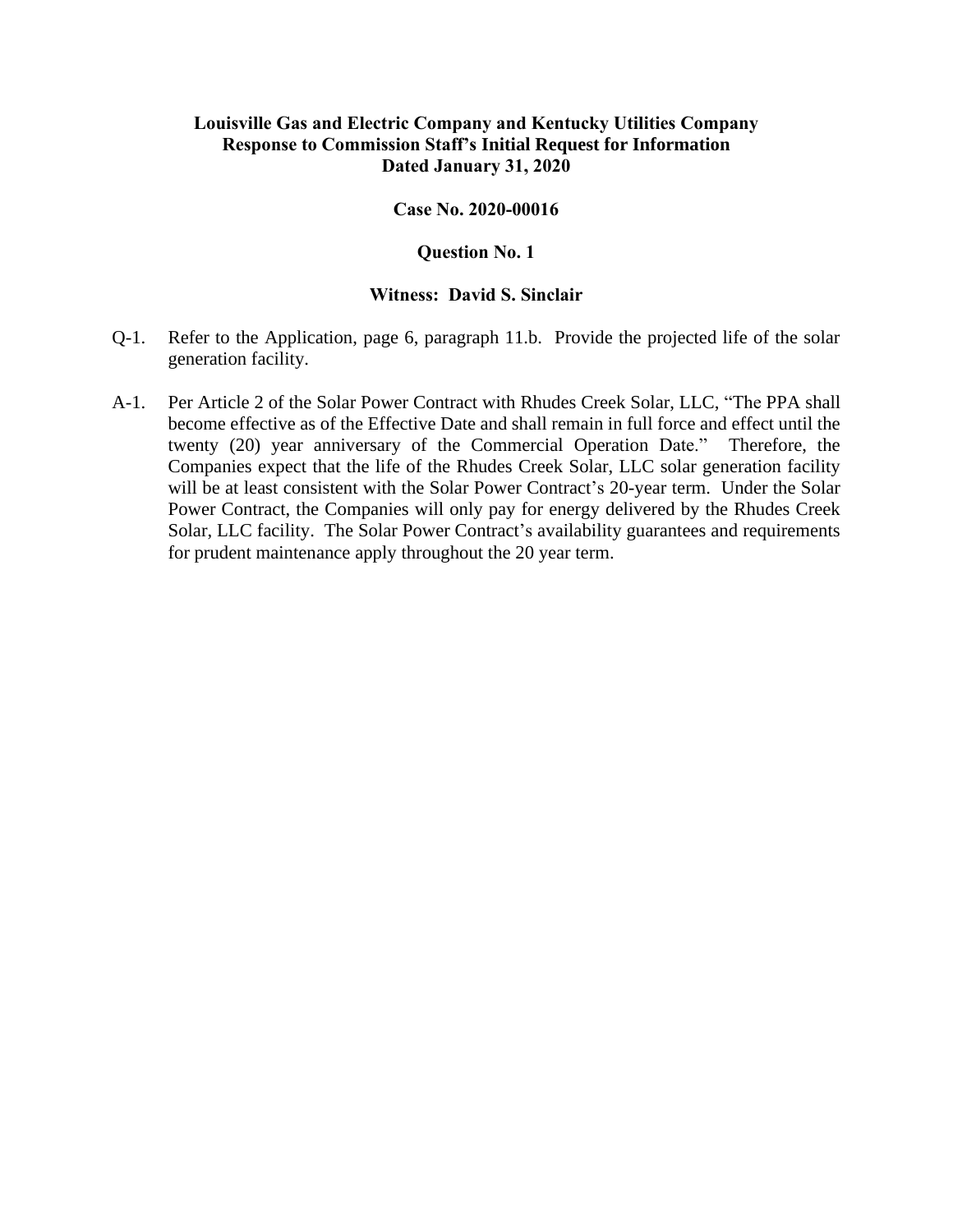### **Case No. 2020-00016**

#### **Question No. 2**

- Q-2. Refer to the Application, page 9, paragraph 18. Explain why LG&E/KU are incapable of satisfying the industrials customers' requests for renewable energy sources absent the current proposal. Include in the explanation a discussion of the reasons that LG&E/KU cannot build sufficient renewable generation to satisfy customers' requests.
- A-2. The Green Tariff Option #3 states, "4. Energy serving this option must be generated from a renewable resource developed on or after the Kentucky Public Service Commission special contract approval date." Thus, because the current renewable resources of LG&E/KU do not qualify under the terms of the Green Tariff Option #3, the proposed Solar Power Contract with Rhudes Creek Solar, LLC is required to satisfy the industrial customers' requests for renewable energy sources which complies with the terms of the Green Tariff Option #3. The Companies currently are not capable of satisfying the requests of Toyota and Dow Chemical for intermittent energy from a new renewable resource in the identified time period at a lower cost than the price established by the responses to the RFP. Going forward, the Companies may propose a "self-build option" in response to future Renewable RFPs just as they have done so in past RFPs for generating capacity.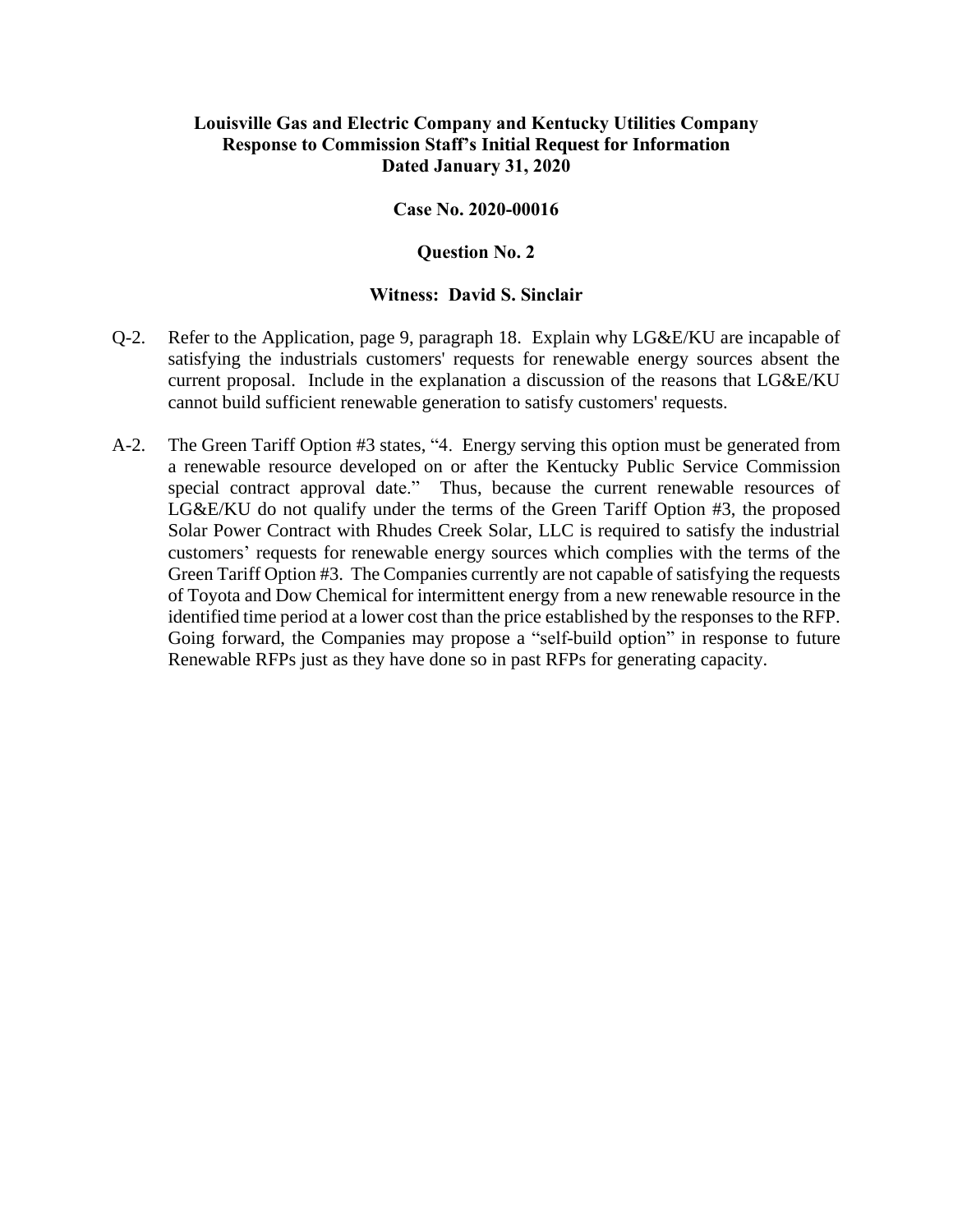### **Case No. 2020-00016**

### **Question No. 3**

### **Witness: David S. Sinclair**

- Q-3. Refer to the Application, page 9, paragraph 19. For one-hour increments over the past two years, provide LG&E/KU's marginal unit dispatch order and cost for every unit. Provide the response in Excel spreadsheet format, with formulas intact and unprotected and all rows and columns accessible.
- A-3. See attached. This Excel file includes the following three tabs.
	- The "DATA" tab shows the output of the Companies' After-the-Fact Billing system, which allocates energy sources by LG&E and KU ownership to energy uses (native load or off-system) by estimated incremental energy cost. These allocations are grouped into the blocks of energy shown on this tab for the energy produced above each unit's minimum operating level. The energy cost, which includes fuel and variable operating costs, is shown for each hour of 2018 and 2019 for each of the Companies' thermal generating units, excluding hours when the combustion turbine units were tested. The Companies' hydro and solar units, which dispatch at effectively zero cost, and the Companies' purchases are also excluded.
	- The "PIVOT" tab includes an Excel pivot table, which summarizes the data by showing the estimated incremental energy cost of the highest cost block of energy for each unit operating in each hour above its minimum operating level.
	- The "LEGEND" tab provides the unit name for each abbreviated Unit ID.

This information is considered confidential and is being produced under seal pursuant to a Joint Petition for Confidential Protection.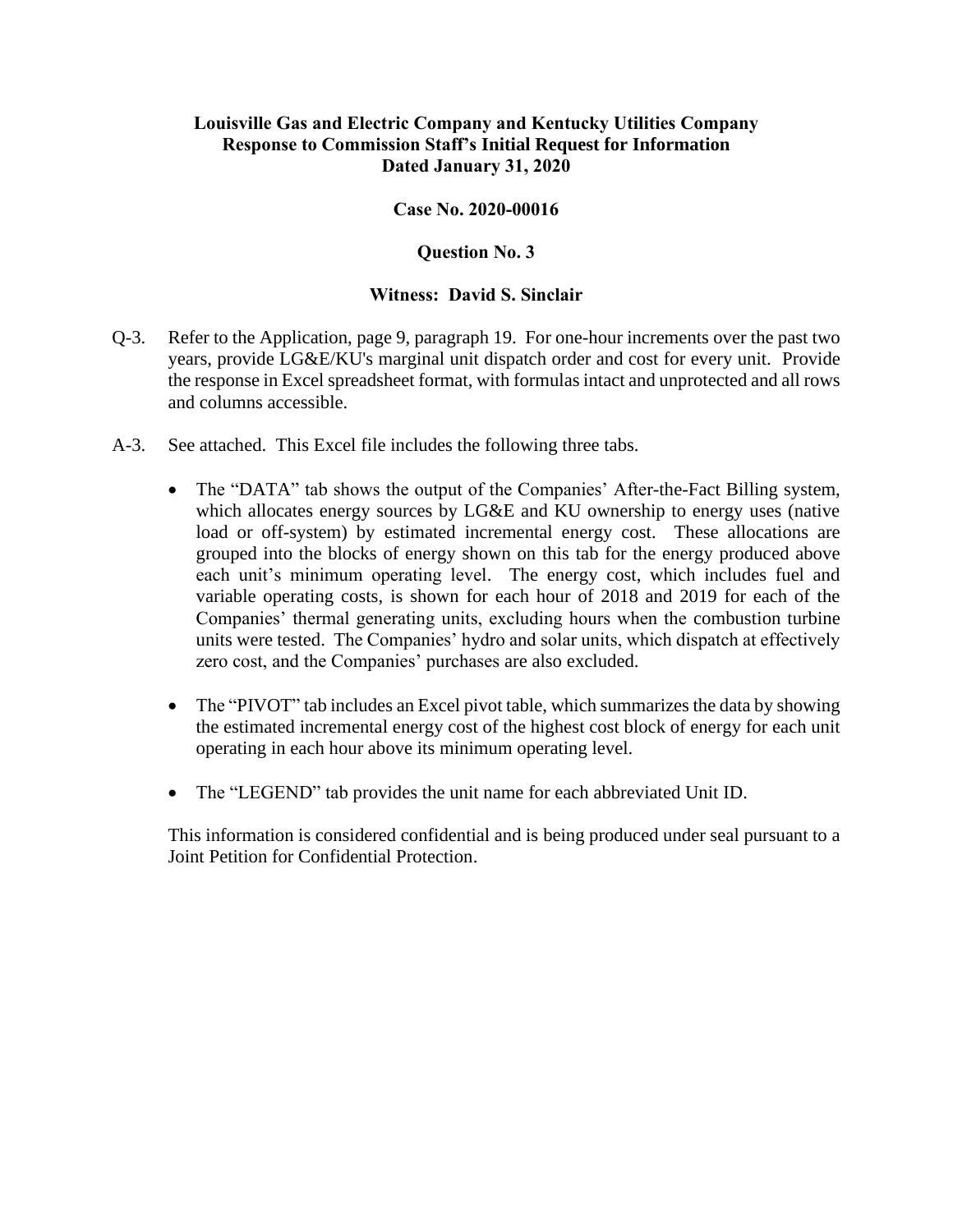# **Case No. 2020-00016**

### **Question No. 4**

- Q-4. Refer to the Application, page 9, paragraph 19, and the Direct Testimony of David S. Sinclair (Sinclair Testimony), page 24, line 21, through page 25, line 1.
	- a. Explain whether other interested customers were given the opportunity to participate in this solar facility.
	- b. Explain why LG&E/KU would not contract the remaining 25 percent of this solar facility to an interested customer instead of issuing another request for proposals.
	- c. Refer also to Exhibits 4 and 5. Explain whether the minimum billing load requirement has precluded any interested customer from participating. If so, explain whether the minimum amount is still appropriate.
- A-4.
- a. Yes. Toyota asked KU about renewable options prior to approval of the Green Tariff, so the Companies began discussions in response to Toyota's earlier requests. Dow reached out to KU after approval of the Green Tariff to explore renewable alternatives. During the same time period as the Toyota and Dow discussions, the Companies also spoke with other large customers that qualify for the Green Tariff Option #3, but no other customers decided to participate prior to the filing of this application.
- b. The Green Tariff Option #3 expressly provides: "Energy serving this option must be generated from a renewable resource developed on or after the Kentucky Public Service Commission special contract approval date." As explained in response (a) above, no other large customers were interested in pursuing discussions regarding service under Green Tariff Option #3 prior to this filing. Therefore, allowing other customers to participate at this time would, in effect, give them a free option to participate once all the contractually committed parties (i.e., the Companies, ibV Energy Partners, Dow, and Toyota) had invested the time, resources and commitments to make this filing possible. Contractual certainty by and from the counterparties in these contracts was essential to achieve their commitments in timely manner. Allowing potential customers to participate at this point would send a message to potential counterparties that, in the future, no one need seek participation until after a filing. This would likely have the undesirable effect of causing the Companies to first negotiate and execute a contract with a renewable developer, file it with the Commission, and then hope that a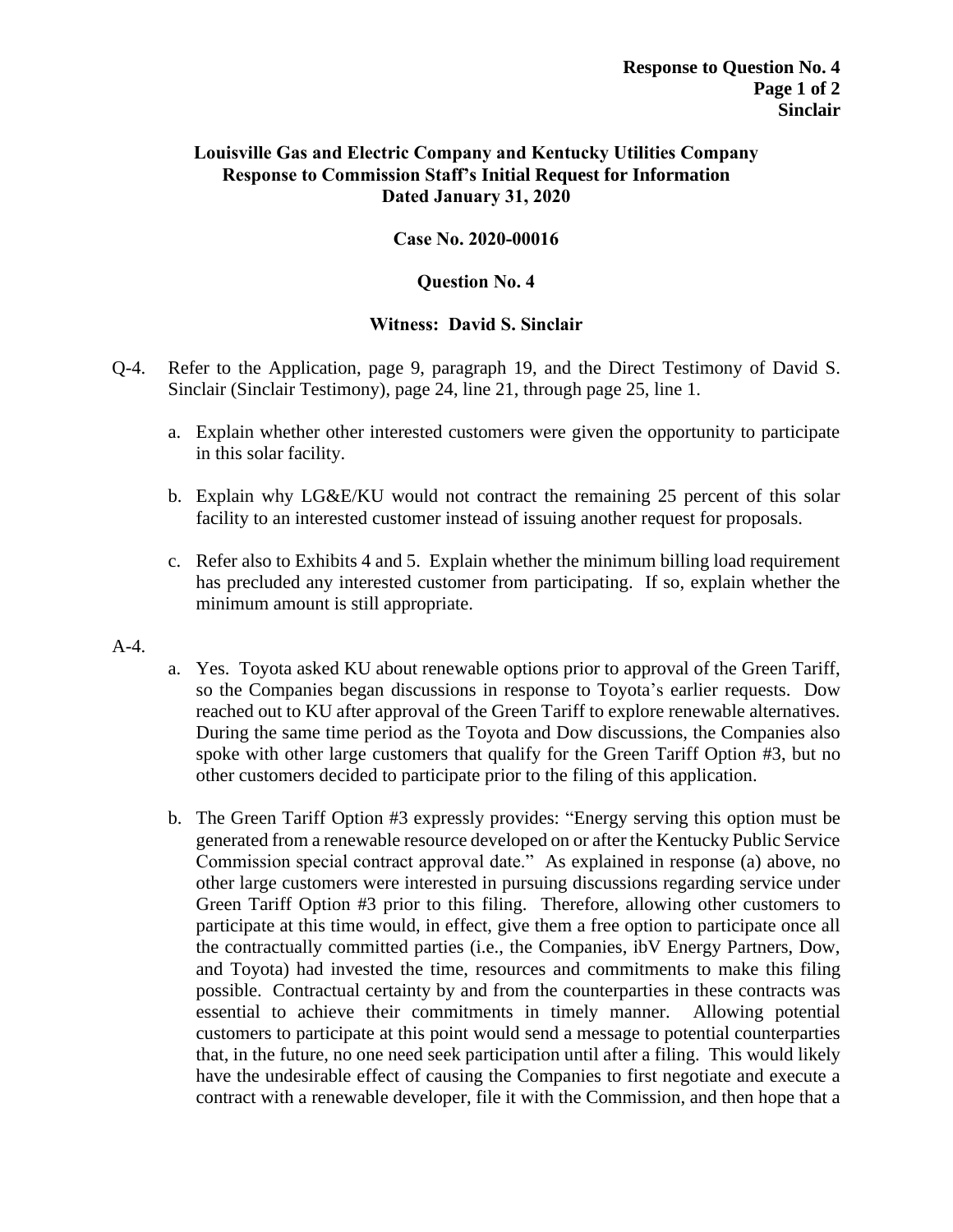customer would choose to participate. If none did, either 100 percent of the energy would need to go to all customers or the Companies would be forced to terminate the contract. Such a scenario creates too much risk to attract competitive and unqualified bids from solar developers at this time. Under such unfavorable conditions, solar developers would likely forgo submitting responses to RFPs or reflect the increased risk in their bid prices. Under the proposal before the Commission in this case, customers are reasonably expected to benefit from the remaining 25 percent of this solar facility. .

c. No. The minimum billing requirement ensures that utility scale projects remain the focus of Green Tariff Option #3. Green Tariff Option #2 (Business Solar) remains an option for customers with smaller loads.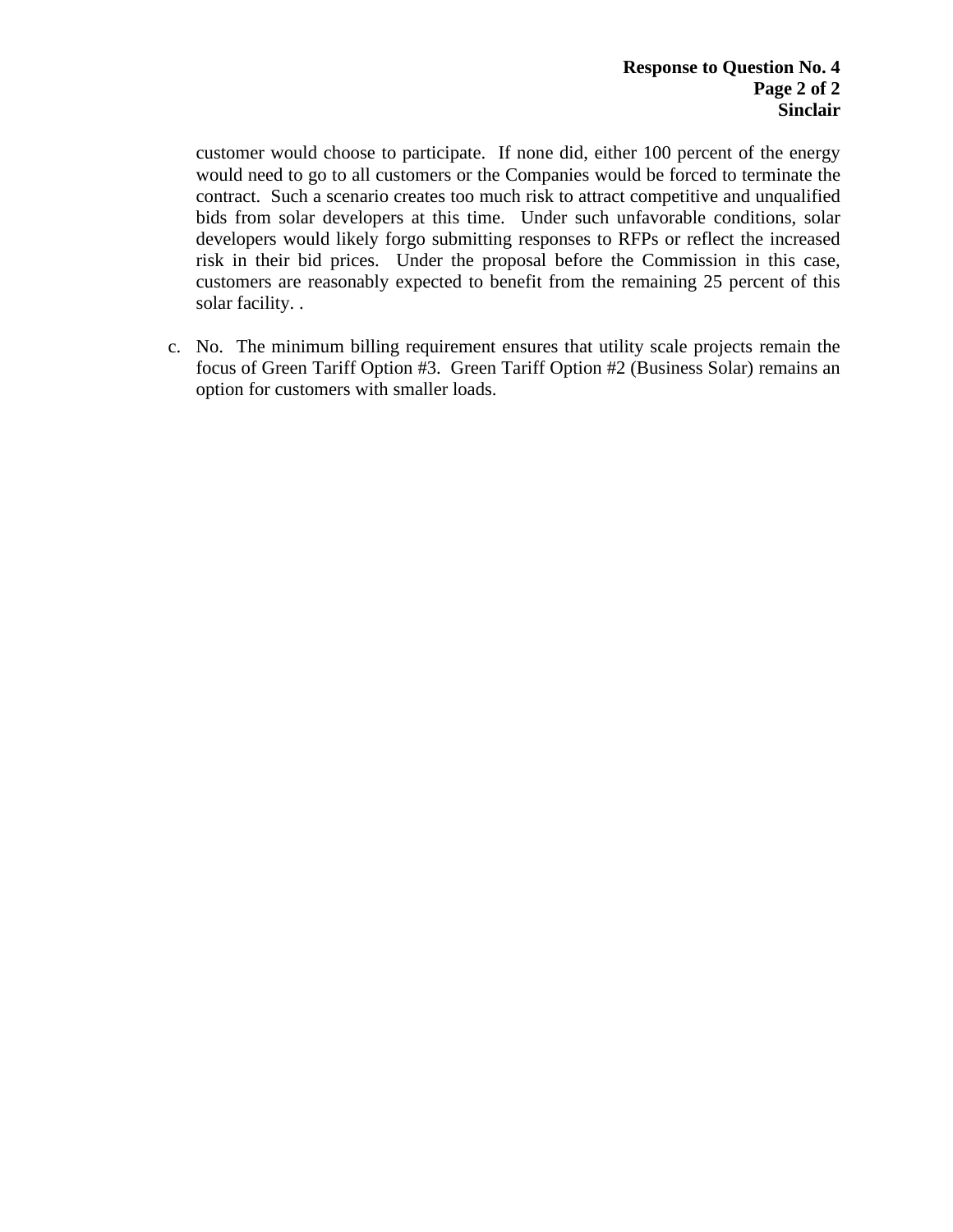### **Case No. 2020-00016**

#### **Question No. 5**

- Q-5. Refer to the Application, page 9, paragraph 19, and Case No. 2018-00348.<sup>1</sup> Provide LG&E/KU's actual and targeted reserve margins for 2019 and any updates from the projected reserve margin presented in Case No. 2018-00348.
- A-5. The Companies' target summer reserve margin range is between 17 and 25 percent, as explained in Case No. 2018-00348. The Companies' forecasted summer planning reserve margins for 2019 through 2033, based on current planning assumptions are show in the following table. For illustrative purposes, the expected energy output of the proposed 100 MW solar PPA at the time of the Companies' summer peak load was assumed to be 60% of its maximum output, as shown in this table.

|                                  | o<br>2019 | 2020     | 2021     | 2022   | ~<br>2023 | 2024   | 2027   | 2030   | 2033   |
|----------------------------------|-----------|----------|----------|--------|-----------|--------|--------|--------|--------|
| Gross Peak Load                  | 6,679     | 6,671    | 6,663    | 6,656  | 6,655     | 6,652  | 6,656  | 6,658  | 6,656  |
| <b>DCP</b>                       | -98       | $-94$    | $-90$    | -86    | $-82$     | -79    | $-73$  | $-70$  | -66    |
| <b>DSM</b>                       | $-262$    | -267     | $-273$   | $-279$ | $-284$    | $-290$ | $-296$ | $-296$ | $-296$ |
| <b>Net Peak Load</b>             | 6,319     | 6,310    | 6,300    | 6,291  | 6,288     | 6,283  | 6,287  | 6,293  | 6,294  |
|                                  |           |          |          |        |           |        |        |        |        |
| Existing Capability <sup>2</sup> | 7,488     | 7,486    | 7,487    | 7,487  | 7,487     | 7,487  | 7,488  | 7,488  | 7,453  |
| Small-Frame $SCCTs3$             | 87        | 73       | 73       | 59     | 59        | 59     | 59     | 59     | 59     |
| <b>CSR</b>                       | 139       | 139      | 139      | 139    | 139       | 139    | 139    | 139    | 139    |
| Proposed Solar PPA               | $\Omega$  | $\Omega$ | $\Omega$ | 60     | 60        | 60     | 60     | 60     | 60     |
| OVEC <sup>4</sup>                | 162       | 162      | 162      | 162    | 162       | 162    | 162    | 162    | 162    |
| <b>Total Supply</b>              | 7,876     | 7,860    | 7,861    | 7,907  | 7,907     | 7,907  | 7,908  | 7,908  | 7,873  |
|                                  |           |          |          |        |           |        |        |        |        |
| Reserve Margin                   | 1,556     | 1,549    | 1,560    | 1,616  | 1,618     | 1,623  | 1,620  | 1,614  | 1,578  |
| <b>Reserve Margin %</b>          | 24.6%     | 24.6%    | 24.8%    | 25.7%  | 25.7%     | 25.8%  | 25.8%  | 25.7%  | 25.1%  |

**Summer Reserve Margin Forecast (MW, Base Energy Requirements Forecast)**

<sup>&</sup>lt;sup>1</sup> Case No. 2018-00348, Electronic 2018 Joint Integrated Resource Plan of Louisville Gas and

Electric Company and Kentucky Utilities Company (filed October 19, 2018).

<sup>&</sup>lt;sup>2</sup> Existing capability is shown excluding small-frame SCCTs, CSR, and OVEC and including 1 MW derates on each of the E.W. Brown Units 8, 9, and 11, which are planned to be resolved by 2024.

<sup>3</sup> Cane Run 11 was retired in November 2019. Zorn is planned to be retired by the end of 2021.

<sup>4</sup> OVEC's capacity reflects the 162 MW that is expected to be available to the Companies at the time of the summer peak, including the Companies' share of the bankrupt OVEC sponsor, FirstEnergy Solutions.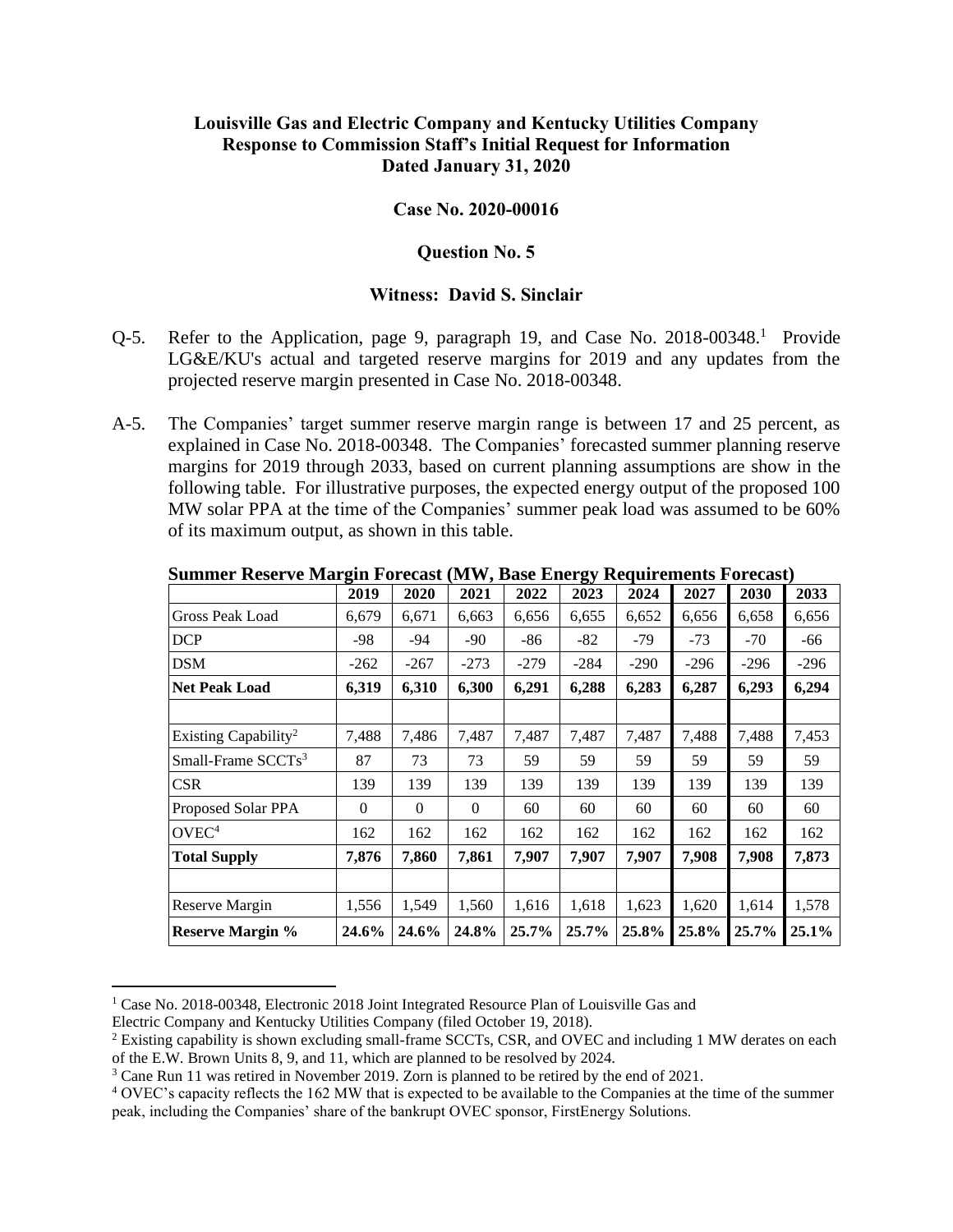### **Case No. 2020-00016**

### **Question No. 6**

#### **Witness: Robert M. Conroy**

- Q-6. Refer to the Application, Exhibit 2, page 3 of 12, and Exhibit 3, page 3 of 11. Section 1.4, PPA Pricing, specifies that the customers will pay KU's tariffed standard rate components. Explain the impact, if any, on these customers' billings for percentage of revenue or usage based riders and surcharges.
- A-6. The three volumetric billing riders are the DSM-Demand Side Management, FAC-Fuel Adjustment Clause, and OSS-Off System Sales Adjustment Clause.
	- DSM all accounts associated with Exhibit 2 and Exhibit 3 have opted-out of DSM through the industrial opt-out provisions pursuant to the terms of the rider's schedule. Thus, the DSM rider does not apply to Toyota or Dow.
	- FAC / OSS The volumes utilized to calculate these adjustment riders will represent actual metered kWh less the multiplication of actual metered Solar Generation times the customers contracted percentage.

The ECR-Environmental Cost Recovery Surcharge will continue to be applied to the bill on a percentage of revenue. The customer's bill will reflect the Energy Offset (Section 2.7 (d)) and the Peak and Intermediate Demand Charge Offsets (Section 2.7 (e)) prior to the application of the ECR billing factor. The Renewable Energy Charge (Section 2.5 (b)) will not be included in revenue applicable to the ECR billing factor.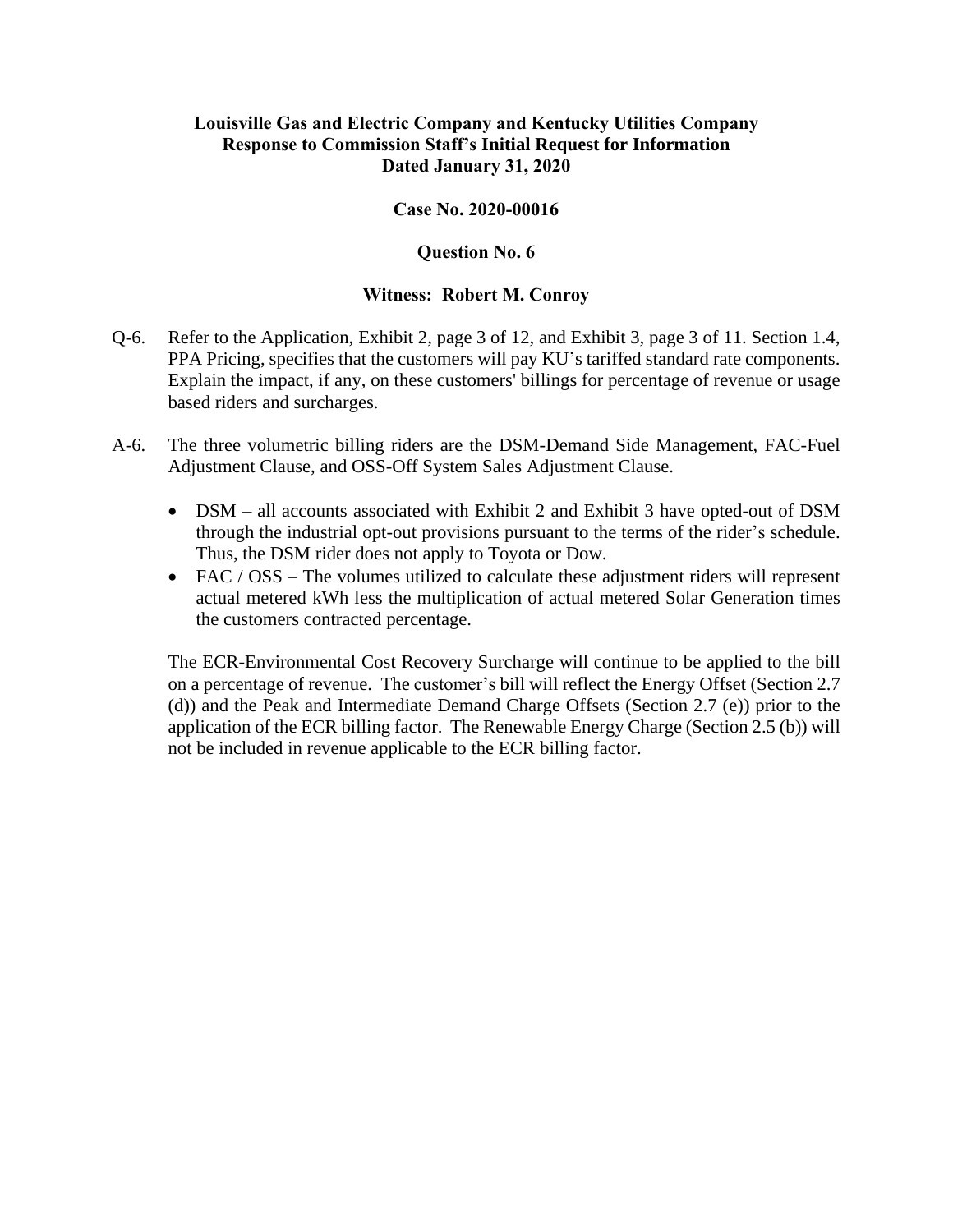### **Case No. 2020-00016**

#### **Question No. 7**

- Q-7. Refer to the Sinclair Testimony, page 6, lines 10-13. Explain why the Renewable Request for Proposals' focus on energy only, rather than on capacity, would increase the potential competitiveness of renewable generation.
- A-7. The goal of the Companies' RFP process was to assess the market for opportunities to reduce energy costs for customers. By focusing on energy only, the Companies did not require the proposed renewable resources to provide firm capacity, for which the Companies do not currently have a need. Due to the intermittent nature of renewable resources, a firm capacity requirement would necessitate the renewable resource to be paired with a dispatchable resource, such as a battery or combustion turbine, which would come at an additional cost. As discussed on page 13 of Exhibit DSS-2 in Section 3.2.1, the high cost of the battery storage proposals from the RFP made them economically unviable. As discussed on page 9 of Exhibit DSS-2, by relying on the existing fleet for reliability and only looking at decremental energy costs, the Companies are evaluating intermittent generation like wind and solar in the most favorable way possible by focusing only on decremental fuel costs.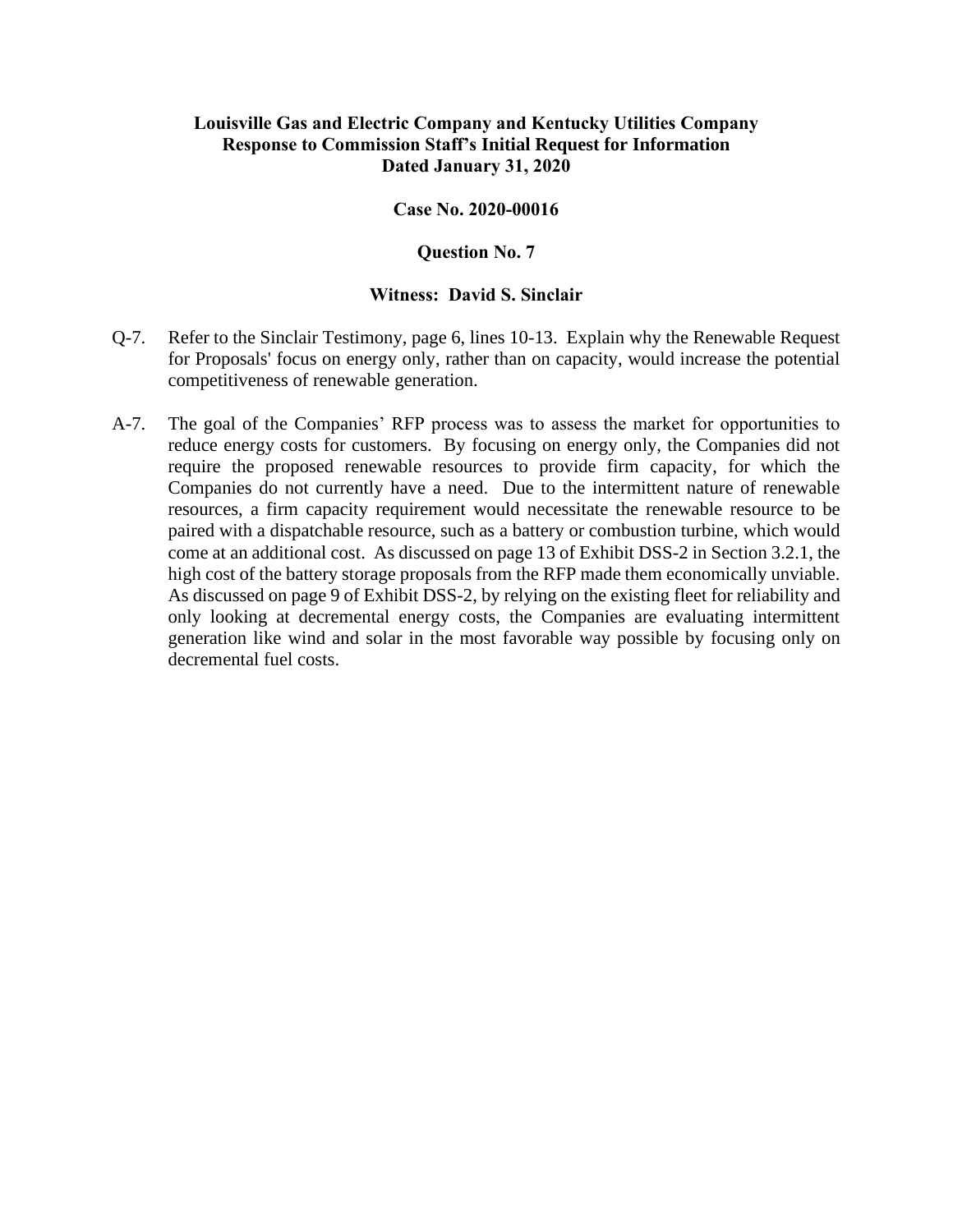# **Case No. 2020-00016**

### **Question No. 8**

### **Witness: David S. Sinclair**

- Q-8. Refer to the Sinclair Testimony, page 8, lines 3-10.
	- a. Provide the cost assumptions and analyses referenced for the proposal evaluations.
	- b. Provide an explanation of how each of the updated assumptions used in the analyses differ from those used in LG&E/KU's integrated resource plan in Case No. 2018- 00348.

### A-8.

- a. The cost assumptions and analyses are provided in Exhibit DSS-2.
- b. The fuel prices used in Case No. 2018-00348 ("2018 IRP") are the same as those shown in Table 3 (2019 Business Plan Fuel Prices) on page 9 of Exhibit DSS-2. The variances between the updated 2020 Plan Henry Hub natural gas prices and those used in the 2019 Plan/2018 IRP are shown in the following table. The 2019 Plan and 2018 IRP did not include high and low coal price scenarios. The variances between the updated 2020 Plan base coal prices and the coal prices used in the 2019 Plan/2018 IRP are also shown in the following table.

The high  $CO<sub>2</sub>$  price forecast used in the 2020 Business Plan update is the same as the high CO<sub>2</sub> price forecast used in the 2018 IRP. The 2018 IRP did not use renewable energy certificate price scenarios.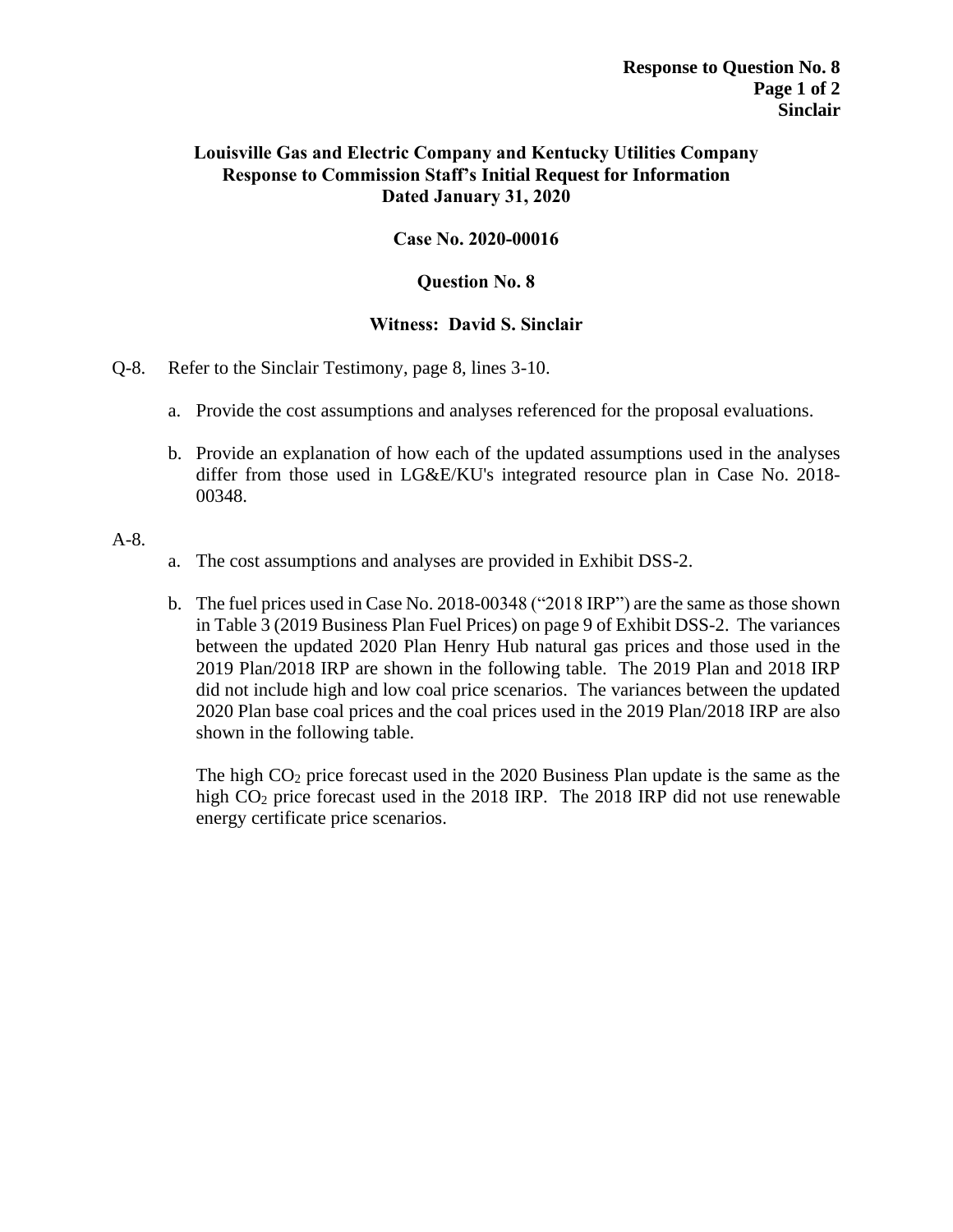|      | <b>Natural Gas (Henry Hub)</b> | Coal        |             |             |
|------|--------------------------------|-------------|-------------|-------------|
|      | Low                            | <b>Base</b> | <b>High</b> | <b>Base</b> |
| 2020 | (0.44)                         | (0.13)      | (0.52)      | 0.01        |
| 2021 | (0.49)                         | (0.21)      | (0.52)      | 0.03        |
| 2022 | (0.51)                         | (0.21)      | (0.51)      | 0.00        |
| 2023 | (0.45)                         | (0.17)      | (0.52)      | (0.03)      |
| 2024 | (0.38)                         | (0.13)      | (0.52)      | (0.05)      |
| 2025 | (0.29)                         | (0.11)      | (0.51)      | (0.08)      |
| 2026 | (0.20)                         | (0.13)      | (0.51)      | (0.05)      |
| 2027 | (0.10)                         | (0.15)      | (0.51)      | (0.07)      |
| 2028 | (0.02)                         | (0.17)      | (0.51)      | (0.08)      |
| 2029 | 0.05                           | (0.15)      | (0.50)      | (0.10)      |
| 2030 | 0.13                           | (0.03)      | (0.50)      | (0.14)      |
| 2031 | 0.13                           | 0.02        | (0.51)      | (0.16)      |
| 2032 | 0.13                           | 0.09        | (0.50)      | (0.17)      |
| 2033 | 0.13                           | 0.18        | (0.50)      | (0.17)      |
| 2034 | 0.13                           | 0.28        | (0.50)      | (0.20)      |
| 2035 | 0.13                           | 0.34        | (0.49)      | (0.23)      |
| 2036 | 0.12                           | 0.36        | (0.49)      | (0.24)      |
| 2037 | 0.12                           | 0.43        | (0.49)      | (0.27)      |
| 2038 | 0.11                           | 0.45        | (0.49)      | (0.29)      |
| 2039 | 0.11                           | 0.43        | (0.49)      | (0.31)      |
| 2040 | 0.10                           | 0.45        | (0.49)      | (0.36)      |
| 2041 | 0.09                           | 0.50        | (0.49)      | (0.34)      |
| 2042 | 0.09                           | 0.54        | (0.48)      | (0.37)      |
| 2043 | 0.09                           | 0.57        | (0.48)      | (0.44)      |
| 2044 | 0.08                           | 0.56        | (0.48)      | (0.50)      |
| 2045 | 0.07                           | 0.61        | (0.47)      | (0.55)      |
| 2046 | 0.07                           | 0.63        | (0.47)      | (0.59)      |
| 2047 | 0.06                           | 0.63        | (0.48)      | (0.66)      |
| 2048 | 0.05                           | 0.61        | (0.48)      | (0.74)      |
| 2049 | 0.05                           | 0.60        | (0.47)      | (0.80)      |
| 2050 | 0.05                           | 0.59        | (0.47)      | (0.86)      |

# **Change in Fuel Price Forecasts (2020 Plan - 2019 Plan; Nominal \$/MMBtu)**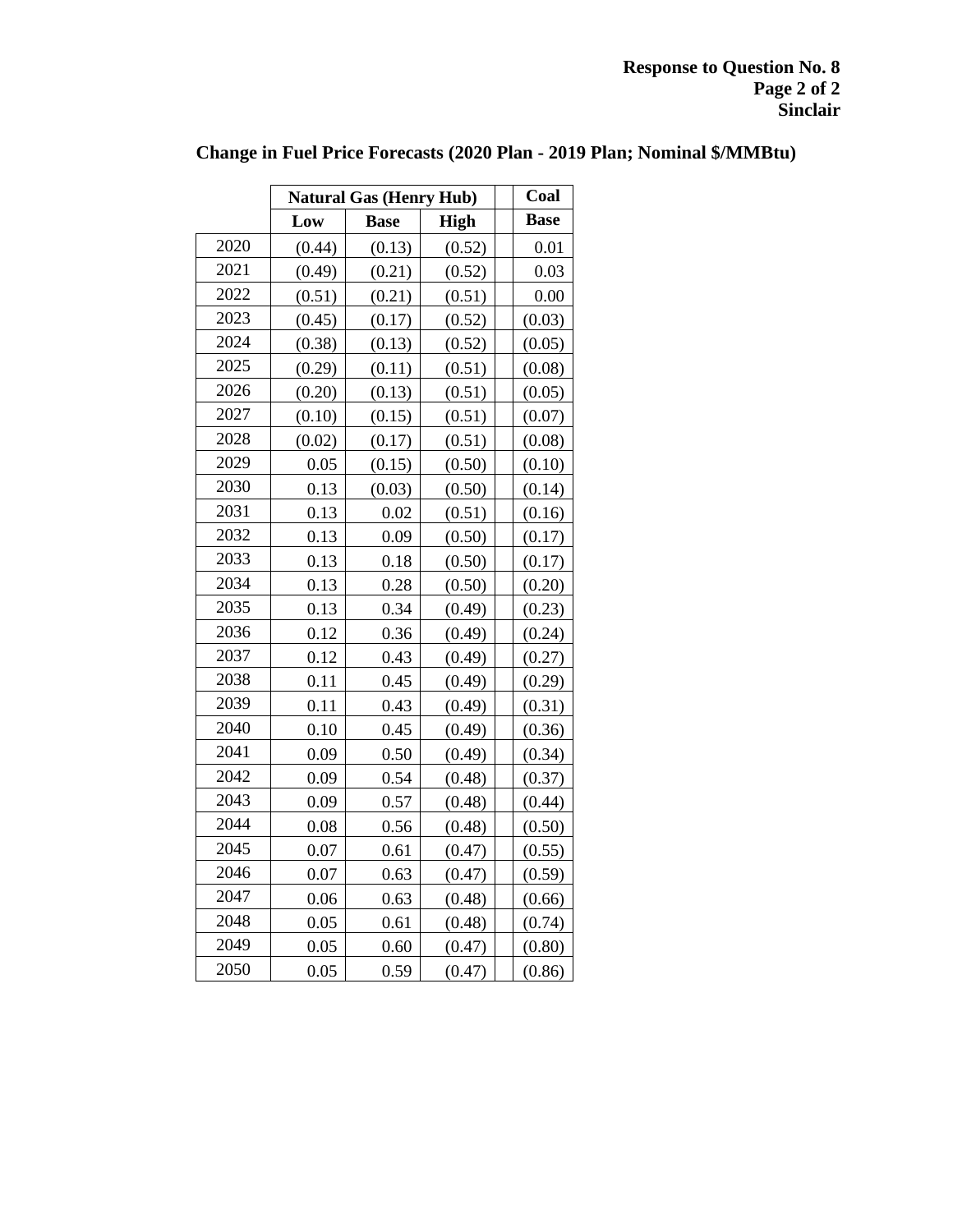#### **Case No. 2020-00016**

#### **Question No. 9**

- Q-9. Refer to the Sinclair Testimony, page 12, lines 7-15. Fully explain why the size of a renewable generation project and the length of a purchase power agreement would impact the pricing.
- A-9. The observations on page 12, lines 7-15 were based on the responses to the Renewable RFP. The respondents were not asked to explain the basis by which they developed their pricing. See Section 3.3 in Exhibit DSS-2. However, it appears there are economies of scale in project development, physical plant construction, and financing. As to a longer term resulting in a lower price, since the costs of a solar plant are largely fixed, a longer term agreement spreads those fixed costs out over more energy with certainty so it is possible that developers would pass that risk reduction on to the buyer.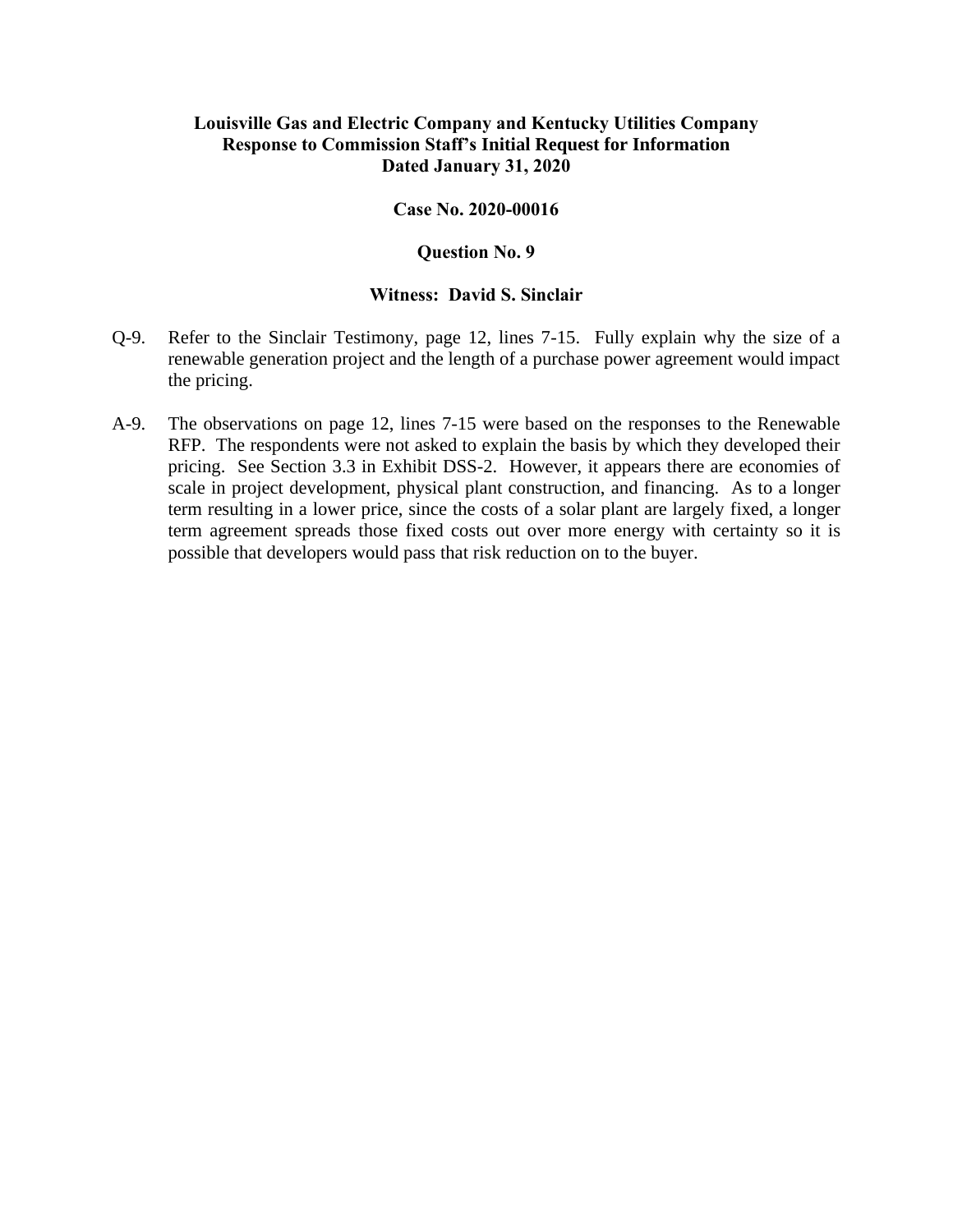### **Case No. 2020-00016**

#### **Question No. 10**

#### **Witness: Robert M. Conroy**

- Q-10. Refer to the Sinclair Testimony, page 18, lines 4-10. Explain any impact on LG&E/KU's Fuel Adjustment Clause or Environmental Cost Recovery Surcharge.
- A-10. The generation from the Solar Power Contract will be placed at the bottom of the generation dispatch stack through the After-the-Fact Billing ("AFB") process thus pushing all other resources higher in the stack and displacing the equivalent highest cost resources. The energy cost from the 25% applicable to all customers (9.75% to LG&E and 15.25% to KU) will be included in the FAC as purchase power expense. The remaining 75% of the energy costs will be directly billed to Toyota and Dow under their Renewable Power Agreement. Overall, the FAC should be lower as a result of the energy received from the Solar Power Contract.

The Environmental Cost Recovery Surcharge will continue to be calculated in the same manner as it is approved today. The revenues received from Toyota and Dow that are subject to the ECR billing factor will be lower as a result of the Renewable Power Agreement. See the response to Question No. 6.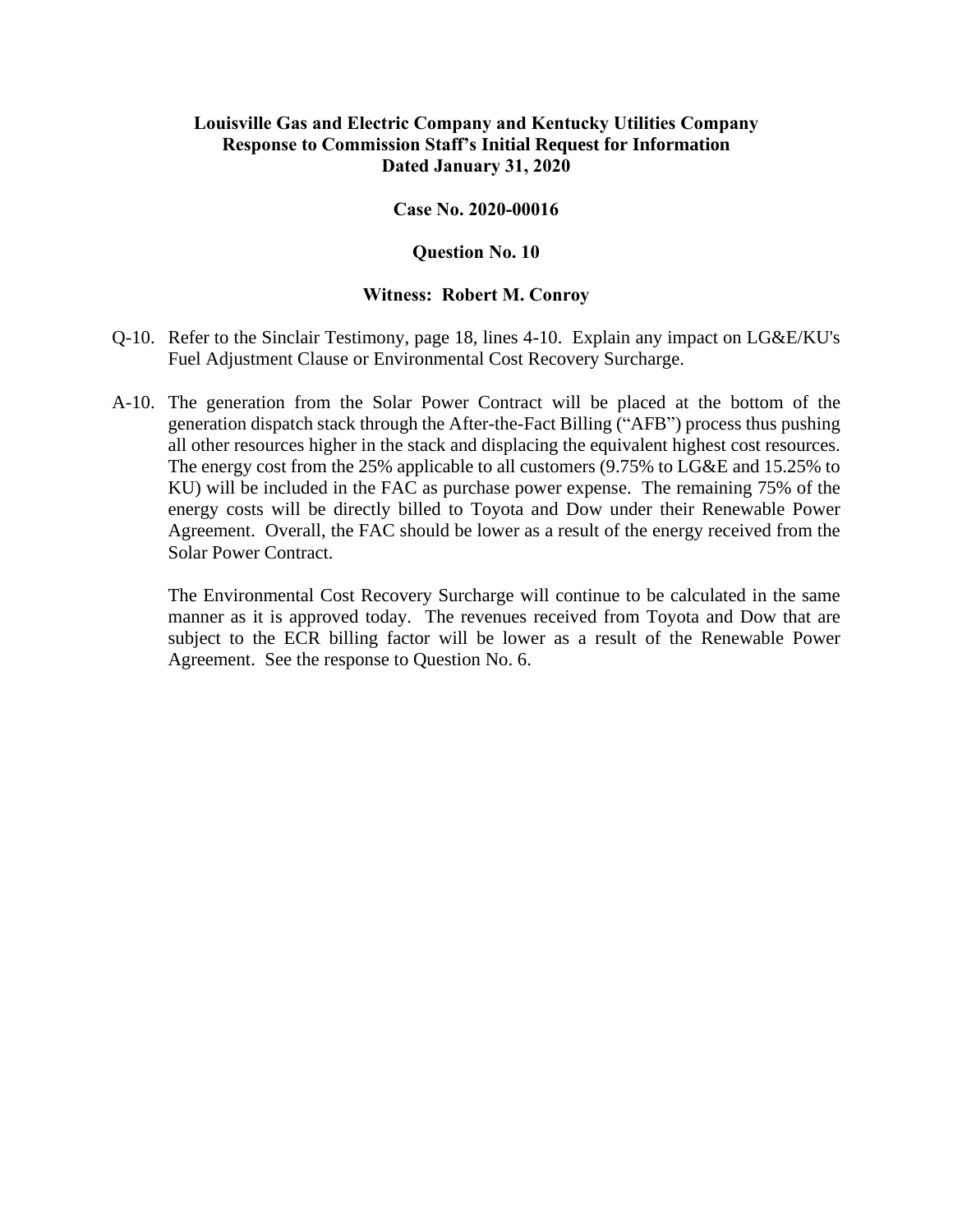# **Case No. 2020-00016**

# **Question No. 11**

- Q-11. Refer to the Direct Testimony of Robert M. Conroy, page 11, lines 22-24. In Case Nos. 2018-00294 and 2018-00295, LG&E/KU stated that an aggregated 100 MW of green power under Option 3 of the Green Tariff should be absorbable in the companies' system without material integration issues.<sup>5</sup>
	- a. If there were material integration issues, describe those issues and discuss LG&E/KU's mitigation processes.
	- b. As it has been less than one year since the Green Tariff was initially approved, explain why the megawatts that could be integrated with no material issues have increased 150 percent.
	- c. State whether 250 MW is now the upper limit that could be integrated with no material issues or if that amount is larger than 250 MW.
	- d. If larger, provide the amount.
- A-11.
- a. The integration issues that can arise at some point from increasing the integration of intermittent renewable generation primarily relate to the ramping capabilities of the Companies' existing dispatchable generation to respond to intermittent generation and the cost-effective commitment of these units to continue to reliably serve customer's energy needs at every moment. In addition, intermittent renewables affect the operation of the transmission system both broadly and at the circuit level. Such impacts are evaluated on a case-by-case basis in the transmission studies conducted during a generator's interconnection request process.
- b. The proposed increase in the Green Tariff Option #3's system cumulative MW nameplate of a total 150 MW is relatively small when compared to the Companies' system. It represents only 2 percent of the Companies' total generating capacity and an even smaller percentage of energy. An additional 150 MW of solar with a 25 percent

<sup>5</sup> Case No. 2018-00294, Application of Kentucky Utilities Company for an Adjustment of Its Rates and Case No. 2018-00295, Application of Louisville Gas and Electric Company for an Adjustment of Its Electric and Gas Rates, Direct Testimony of Robert M. Conroy, page 22, lines 10-12.